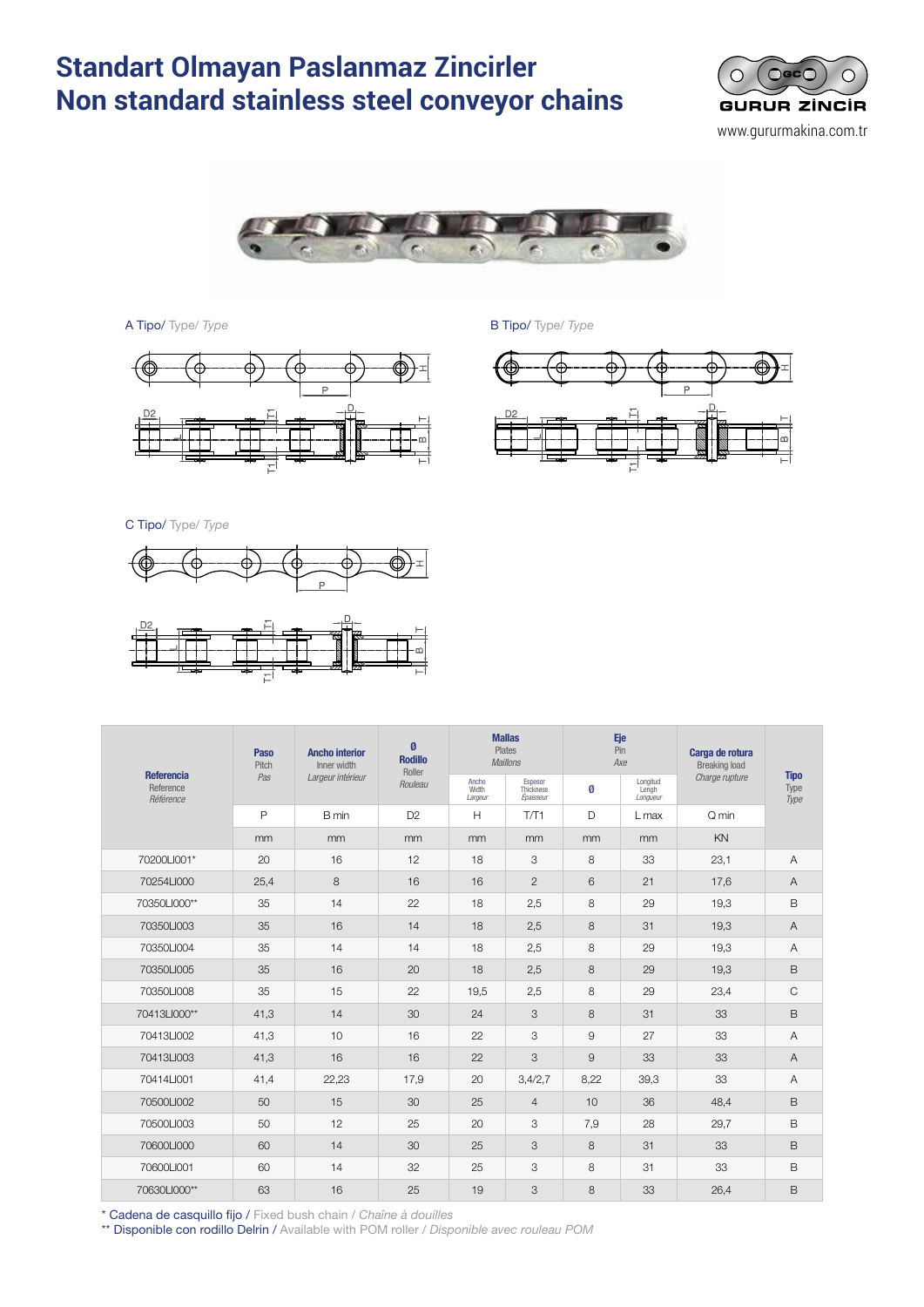#### **Standart Olmayan Paslanmaz Zincirler Non standard stainless steel conveyor chains** Non standard stainless steel conveyor chains CADENAS TRANSPORTADORAS NO ESTÁNDAR DE <sup>67</sup> ndart Olmavan Pa *Chaînes de manutention non standard acier inox*







### Cadenas transportadoras con aletas

Conveyor chains with attachments

*Chaînes de manutention avec équerres*

| <b>Referencia</b><br>Reference<br>Référence | Paso<br>Pitch<br>Pas | <b>Ancho</b><br>interior<br>Inner width<br>Largeur<br>intérieur | Ø<br><b>Rodillo</b><br>Roller<br>Rouleau | <b>Mallas</b><br><b>Plates</b><br><b>Maillons</b> |                                   | Eje<br>Pin<br>Axe |                               | <b>Aletas</b><br>Attachment<br>Équerres |                             |                                                               |                |                                        |                                      | Carga de<br>rotura<br><b>Breaking load</b> |
|---------------------------------------------|----------------------|-----------------------------------------------------------------|------------------------------------------|---------------------------------------------------|-----------------------------------|-------------------|-------------------------------|-----------------------------------------|-----------------------------|---------------------------------------------------------------|----------------|----------------------------------------|--------------------------------------|--------------------------------------------|
|                                             |                      |                                                                 |                                          | Ancho<br>Width<br>Largeur                         | Espesor<br>Thickness<br>Épaisseur | Ø                 | Longitud<br>Lengh<br>Longueur | Ancho<br>Width<br>Largeur               | Altura<br>Height<br>Hauteur | Dist. entre taladros<br>Dist. bet. holes<br>Dist. entre trous | N°<br>taladros | Ø<br><b>Taladros</b><br>Holes<br>Trous | Paso entre<br>aletas<br>Pitches bet. | Charge rupture                             |
|                                             | P                    | B min                                                           | D <sub>2</sub>                           | H                                                 | T                                 | D                 | $L$ max                       | G                                       | H4                          | F/2                                                           | Holes<br>Trous | D4                                     | attachment<br>Pas entre<br>équerres  | Q min                                      |
|                                             | mm                   | mm                                                              | mm                                       | mm                                                | mm                                | mm                | <sub>mm</sub>                 | mm                                      | mm                          | mm                                                            |                | mm                                     |                                      | KN                                         |
| 70350AI006*                                 | 35                   | 14                                                              | 22                                       | 18                                                | 2,5                               | 8                 | 29                            | 24                                      | 14                          | 22,5                                                          | 1              | $\overline{7}$                         | 4                                    | 19,3                                       |
| 70350AI008*                                 | 35                   | 14                                                              | 22                                       | 18                                                | 2,5                               | 8                 | 29                            | 24                                      | 14                          | 22,5                                                          | $\mathbf{1}$   | $\overline{7}$                         | 2                                    | 19,3                                       |
| 70350AI010*                                 | 35                   | 14                                                              | 22                                       | 18                                                | 2,5                               | 8                 | 29                            | 24                                      | 14                          | 22,5                                                          | $\mathbf{1}$   | $\overline{7}$                         | $\mathbf{1}$                         | 19,3                                       |
| 70413AI008*                                 | 41,3                 | 14                                                              | 30                                       | 24                                                | 3                                 | 8                 | 31                            | 30                                      | 18                          | 35,5                                                          | $\mathbf{1}$   | 8,5                                    | $\overline{4}$                       | 33,2                                       |
| 70413Al010*                                 | 41,3                 | 14                                                              | 30                                       | 24                                                | 3                                 | 8                 | 31                            | 30                                      | 18                          | 35,5                                                          | 1.             | 8,5                                    | $\mathbf{2}$                         | 33,2                                       |
| 70413Al012*                                 | 41,3                 | 14                                                              | 30                                       | 24                                                | 3                                 | 8                 | 31                            | 30                                      | 18                          | 35,5                                                          | $\mathbf{1}$   | 8,5                                    | $\mathbf{1}$                         | 33,2                                       |
| 70700AI000                                  | 70                   | 14                                                              | 30                                       | 20                                                | 3                                 | 8                 | 31                            | 60                                      | 13.75                       | 29,5                                                          | 1.             | 10                                     | 6                                    | 30                                         |
|                                             |                      |                                                                 |                                          |                                                   |                                   |                   |                               |                                         |                             |                                                               |                |                                        |                                      |                                            |
|                                             |                      |                                                                 |                                          |                                                   |                                   |                   |                               |                                         |                             |                                                               |                |                                        |                                      |                                            |
|                                             |                      |                                                                 |                                          |                                                   |                                   |                   |                               |                                         |                             |                                                               |                |                                        |                                      |                                            |
|                                             |                      |                                                                 |                                          |                                                   |                                   |                   |                               |                                         |                             |                                                               |                |                                        |                                      |                                            |
|                                             |                      |                                                                 |                                          |                                                   |                                   |                   |                               |                                         |                             |                                                               |                |                                        |                                      |                                            |
|                                             |                      |                                                                 |                                          |                                                   |                                   |                   |                               |                                         |                             |                                                               |                |                                        |                                      |                                            |
|                                             |                      |                                                                 |                                          |                                                   |                                   |                   |                               |                                         |                             |                                                               |                |                                        |                                      |                                            |
|                                             |                      |                                                                 |                                          |                                                   |                                   |                   |                               |                                         |                             |                                                               |                |                                        |                                      |                                            |

\* Disponible con rodillo Delrin / Available with POM roller / *Disponible avec rouleau POM*